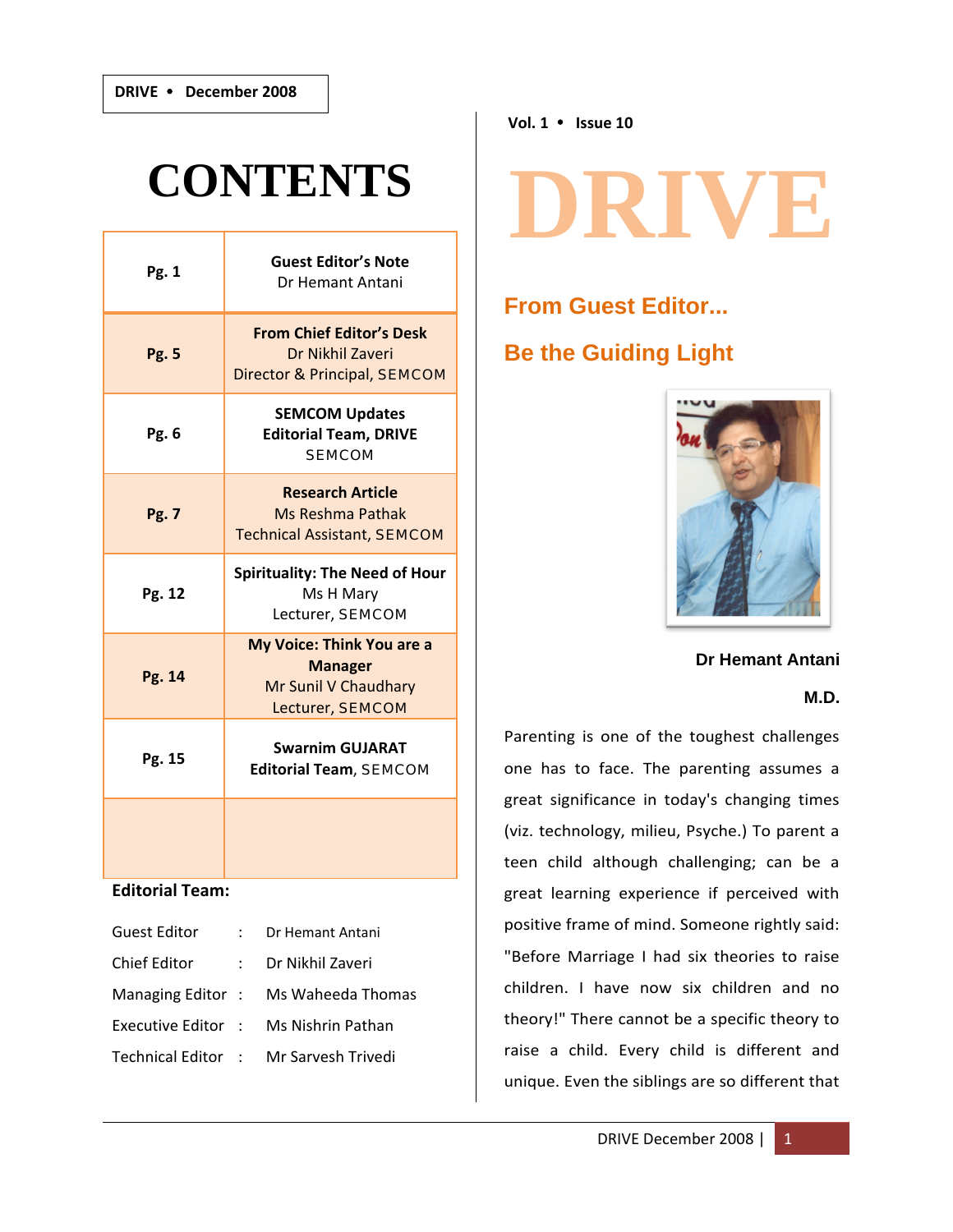parents need to play different roles with them. There are no PERFECT parents; but one can endeavor to be EFFECTIVE parents.

There are varied types of parents:

Disinterested parents, Overzealous Parents, Possessive Parents, Rigid Parents, Worrying Parents, Interfering parents, Very Liberal parents, Obedient Parents, Complaining Parents. Look within and decide if you belong to any of these categories.

Let me quote Khalil Gibran:

"Children come through you; they don't belong to you!"

This thought tells us all. Our approach to our children would find a different dimension if we follow this thinking.

We always talk of Generation Gap; and in fact get upset by it. We tend to point our finger at everything followed by teens as atrocious. William Shakespeare said: "There is nothing either good or bad, but thinking makes it so." To me the real gap today is Technology Gap. We have to perceive this change and stop living in our times.

If there is something that we wish to change in our children, we should first examine it and see whether it is not something that could better be changed in ourselves. In case you're worried about what's going to become of the younger generation, it's going

to grow up and start worrying about the younger generation.

When a teen child leaves home; it is a big transition for BOTH. It is a first intense separation. Apprehensions are natural as the teen goes in a new place to lead a new Life. Parents have to prepare themselves first to get over this separation anxiety.

As I said before; there can not be any right theory to become the perfect parents. I however have many aspects to discuss & implement to make you an effective parent.

### **Get your child out from "Comfort Zone".**

The biggest enemy to human potential is COMFORT ZONE. Consider the clutter of a hostel v/s comfort of home as an opportunity for your child to grow.

### **Respect Your Teen**

Always ask your teens' opinions. Their input is valuable and important. I would even suggest asking your teenager for some ideas as to how you can be a better parent. We worry about what a child will become tomorrow, yet we forget that he/she is someone today. (Stacia Tauscher)

### **Be the Role models for your Child**

Remember; kids do not do what you say. They do what you do. To every child their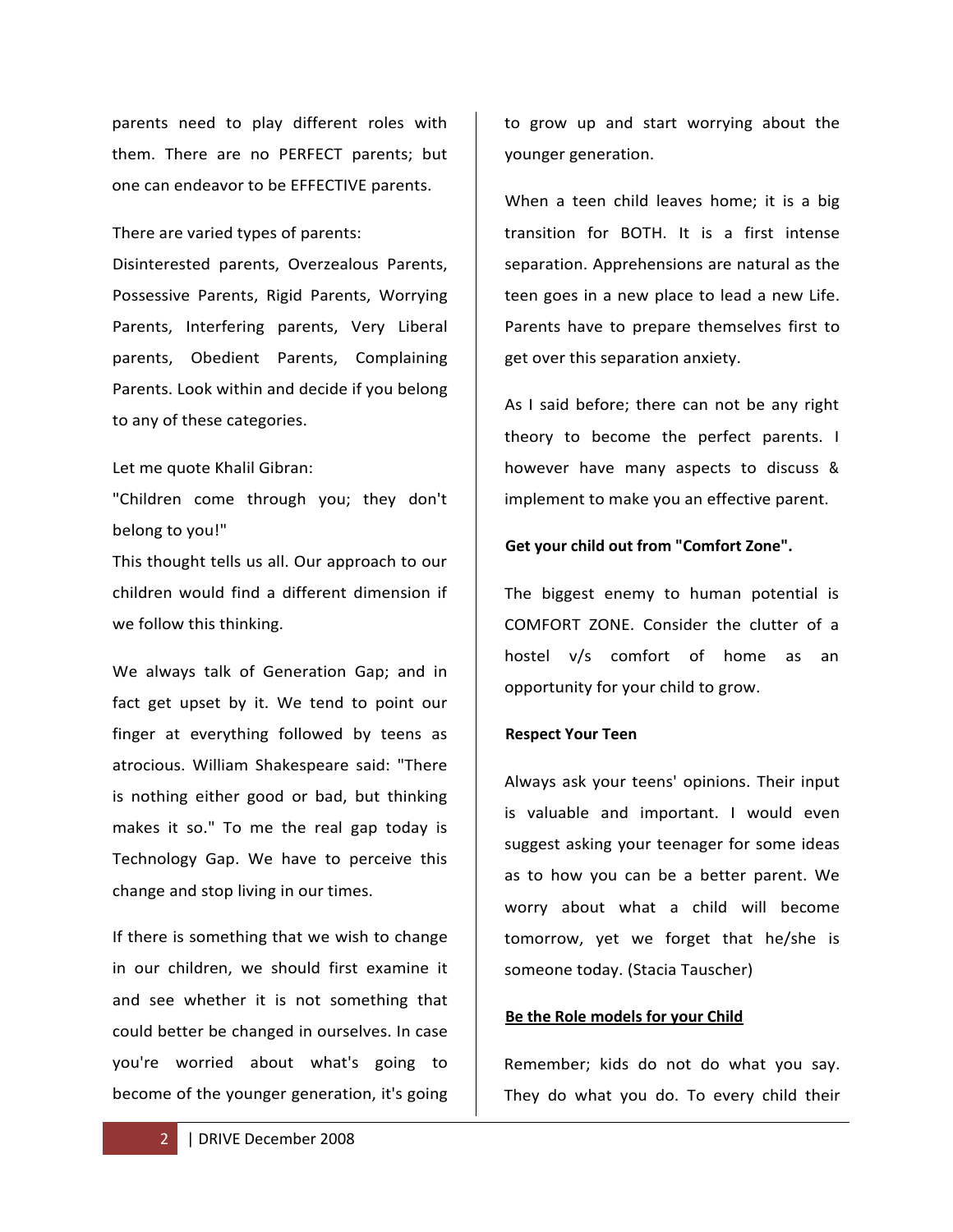parents are their role models. So the onus is on parents to be consistent in their words, deeds, decisions, rules and choices. Kids aren't looking for perfect parents, but for honest ones. Most important role as parents is to live with integrity. You must keep the same standards set for your kids. When parents are wrong, they need to admit it. It's hard for a teen to respect anyone who is inconsistent or hypocritical.

### **Communicate Well**

"The most serious mistakes are not being made as a result of wrong answers. The truly dangerous thing is asking the wrong question." ‐ Peter Drucker

Some tips to be a good communicator:

- Don't ask "Why" but do ask "What" happened.
- Words Hurt, too.
- Avoid yelling at your child in anger.
- If they break a rule, tell them what they did wrong and why that makes you angry.
- Be angry at "WHAT" they did, not at "WHO" they are.
- Do not put down your children in presence of others.
- HOW you communicate is more important than WHAT you communicate.

• Be a Good Listener

### **Respect the Independence of your child**

- Encourage independent thinking. Help them sort out their thinking process and avoid making decisions for them.
- Try to keep a balance between consistent contact with your adult child and demanding an email every day or phone call three times a week.
- Teens need boundaries and they need freedom.
- If you want children to keep their feet on the ground, put some responsibility on their shoulders

• Learn to provide support and a listening ear but don't try to control their lives via long distance.

• See your child flower into a Creative and Sensitive human being.

"Rules" should slowly give way to "advice." This transition will usually be slower than he/she wants and faster than you want!

However we must carefully choose where to stand firm and where to let go. It is a tough balancing act though. Get in to act if your teen is found to have any of these problems:

- Clear disobedience
- Indulging into Vices
- Consistent Absence from Class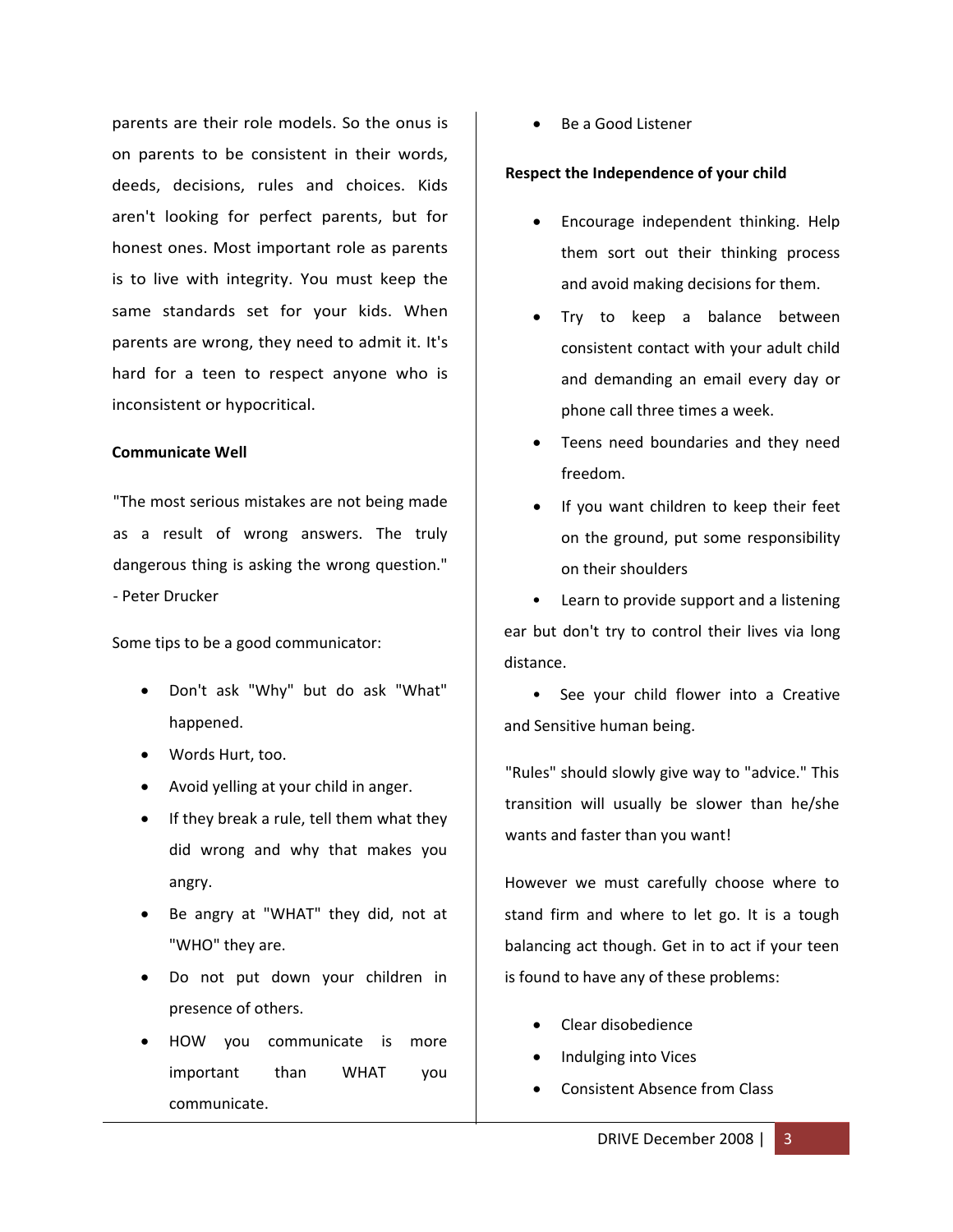- Frequent Illness
- Feeling depressed or hopeless.

# **How will you tackle such crisis?**

The last thing your child expects is a panicky mother & an Insensitive father!

- Don't be as upset as your child
- Explore the reasons.
- Establish Liaison with the Teachers.
- Reassure.
- Give Confidence.

# **Keep an open Mind**

The illiterate of the  $21<sup>st</sup>$  century will not be those who cannot read and write, but those who cannot learn, unlearn, and relearn.

Keep adult talking ("You'll talk when I'm finished.","I know what's best for you." Just do what I say and that will solve the problem") to a minimum.

Remember, it is normal for your adult child to become active in a life separate from the family. Don't take it personally when your adult child does not have the same time for you, and you have more time on your hands.

# **Watch Your Attitude**

• He/She can't like everything you think he/she should.

- Try to think and be YOUNG with your kids
- Don't compare him/her with others.
- Understand his / her problems. Do not resent them.
- Show Concern for Their Friends
- Accept his / her failures.
- Do not spy on your kids.
- Don't limit a child to your own learning, for he/she was born in another time
- Too often we give our children answers to remember rather than problems to solve.
- Do not let what you cannot do interfere with what you can do.

# **Be the Guides: not Instructors**

- The best way to give advice to your children is to find out what they want and then advise them to do it.
- Treat them as your best friends

# **Be Realistic**

- Help them set realistic goals
- Be realistic about your expectations of grades and achievement.
- Discuss your adult child's new financial responsibilities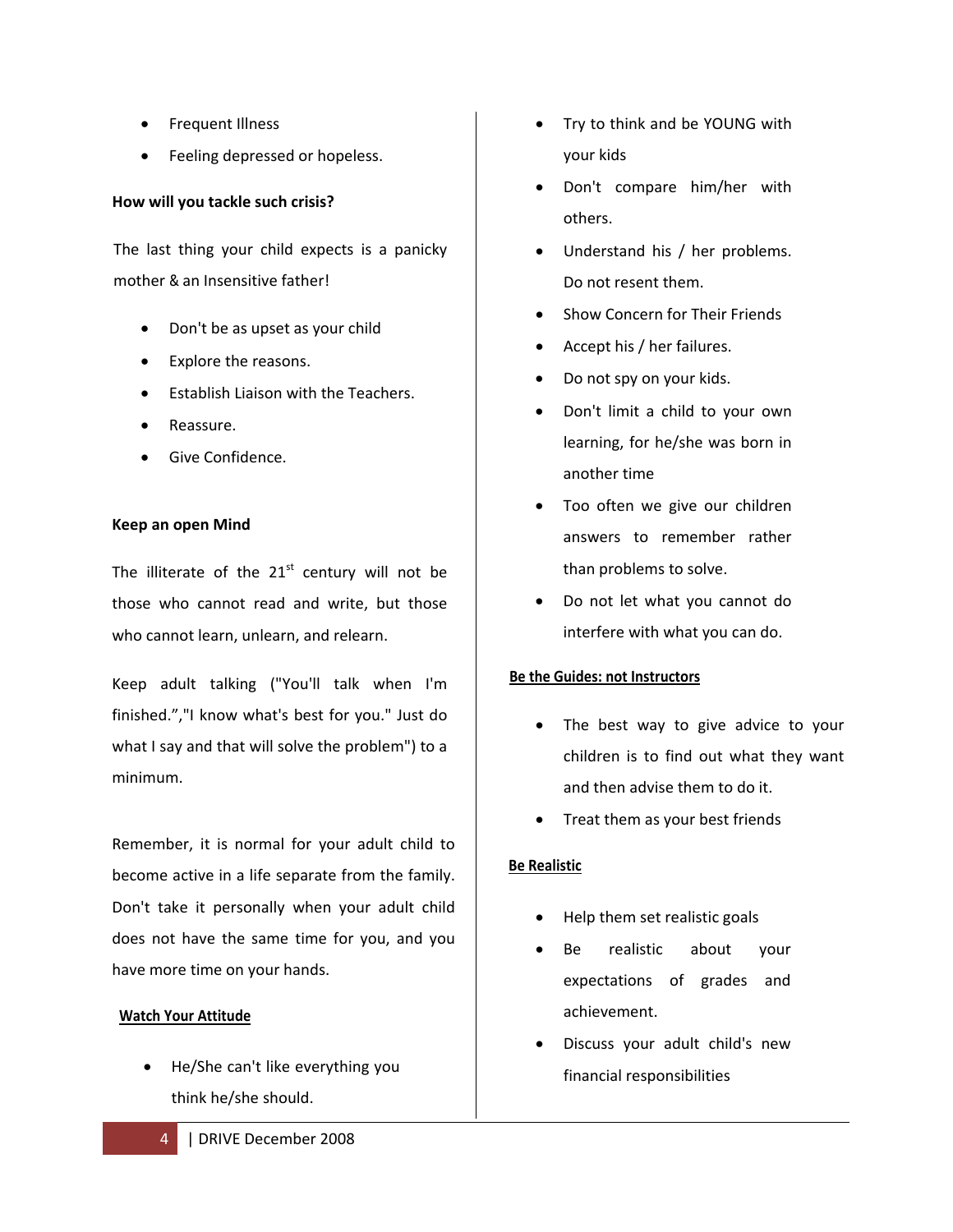### **Be Informed**

- Campus Resources
- Your child's progress / performance

# **Take Interest**

- Take interest in your child's interests
- Give your time.
- Appreciate his/her Attainments.

# **Be the POSTIVE Influence**

Try to SOLVE their problems; YOU don't become their PROBLEMS!

# **Gift your child**

- Time
- Enthusiasm
- Understanding
- Motivation
- Love

**BE THE FACILITATOR AND WATCH THE DIFFERENCE.** 

Wishing you a purposeful parenting.

# **From the Chief Editor's Desk**

# **Terrorism and Role of Education**

Among the people who think and work for the well being of the society and a nation as a whole, education is a common value. It involves teachers and students in particular and leaders from business, industry and government as a whole.

Today when, as we know, terrorism is becoming our common enemy and it is so widely spreading in our society that it has become difficult to sabotage the terror unless we are proactive and well – planned.

Schools and colleges have special responsibility to cater this need. They can have educational programs focusing on alertness and activities that inculcate sense of responsibility and sense of belongingness amongst youth. Young people getting real education need to prepare themselves to be the contributors of the society. Preparedness to detect, mitigate and respond to the act of terror. We must remain vigilant and aware of the surrounding. Not to be complacent and indifferent to the movement to the people in and around the vicinity. A skill to communicate during crisis needs to be acquired.

Apart from being alert, we must inculcate value of social responsibility. It does not matter what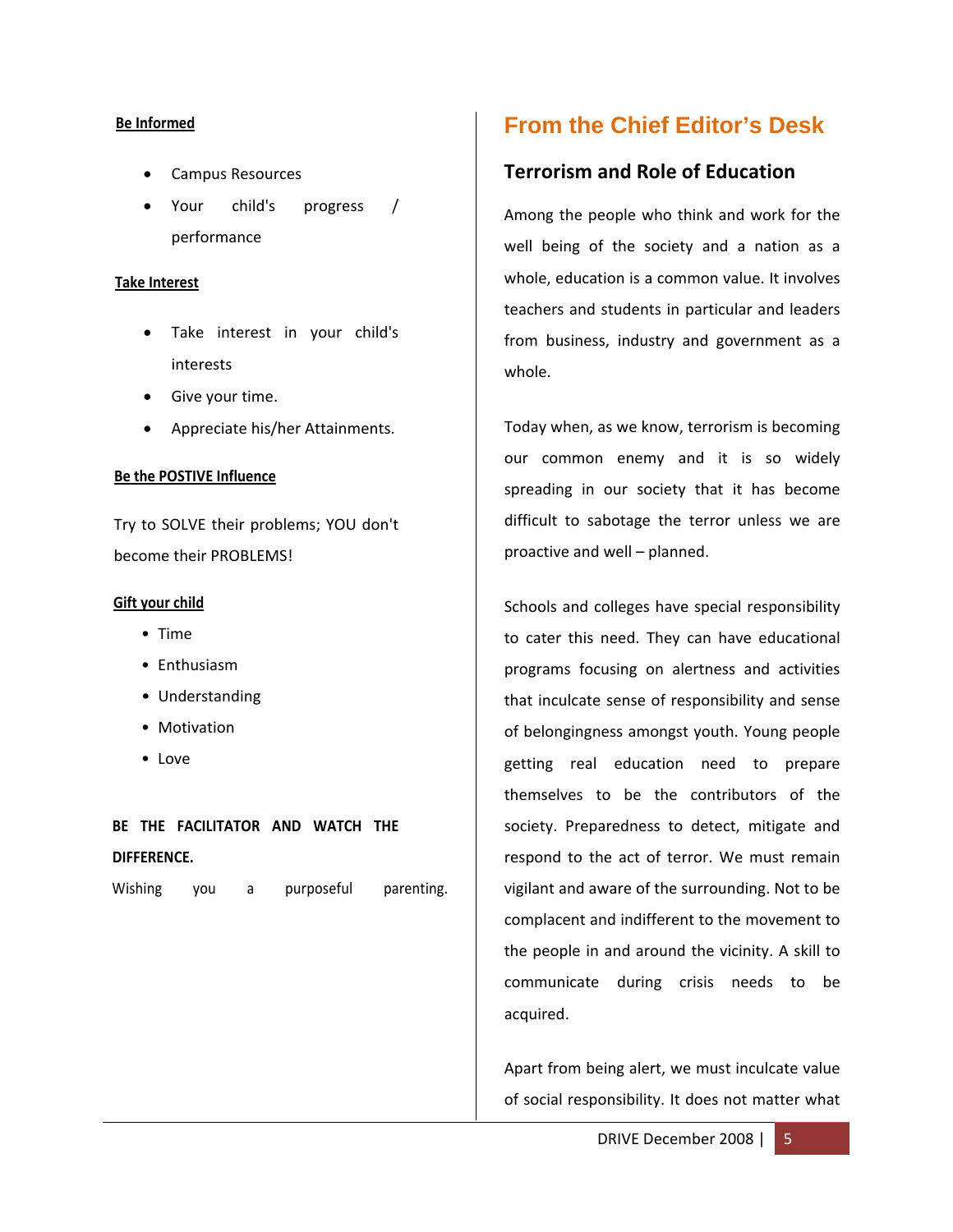our political learning are, we need to get united as a whole country to defeat the enemy.

Whatever you may be studying, science, technology or management, choosing a career that will give you meaning and satisfaction beyond monetary rewards can be achieved by becoming aware of your role in and its impact on society as well as nation.

Special knowledge and skills you have obtained from a college give you the potential to contribute to your society in a positive way.

When you become self responsible, you naturally develop a sense of belongingness. Sense of belongingness is the heart and soul of patriotism that will stir one up with his fullest contribution for the country.

Well in addition to be theoretical, students need to be given practical training in case of sudden attacks. Such education helps the society as a whole and enables students to act spontaneously saving lives of people.

The time has come for institutions to offer Certificate Course on Civil defense against Terrorism.

> **Dr Nikhil Zaveri Director & Principal,** SEMCOM

# SEMCOM **Updates**

Parent ‐ Teacher Meeting

At SEMCOM, to provide students support system at home, parents are periodically informed about their wards. The information regarding student attendance, academic progress (results), class room behaviour etc. are communicated to parents through phone calls and letters. To do the same, parents – teacher meeting is also scheduled every year to keep parents informed.

This year also Parents Meetings was organized in the month of November after the first internal exam. Parents were sent an invitation for the meeting to inform them about the progress of their wards. The meeting was conducted class wise and it offered parents a chance to interact with teacher personally about their child. After parents meeting, parents' feedback was collected and analyzed for the further enhancement in parent – teacher interaction as well as relation. The meeting was conducted by respective class counselors.

# Ad –making Workshop

For the Second time in a row, SEMCOM had organized one day workshop on Ad‐Making Contest- Novellus on 24<sup>th</sup> November, 2008.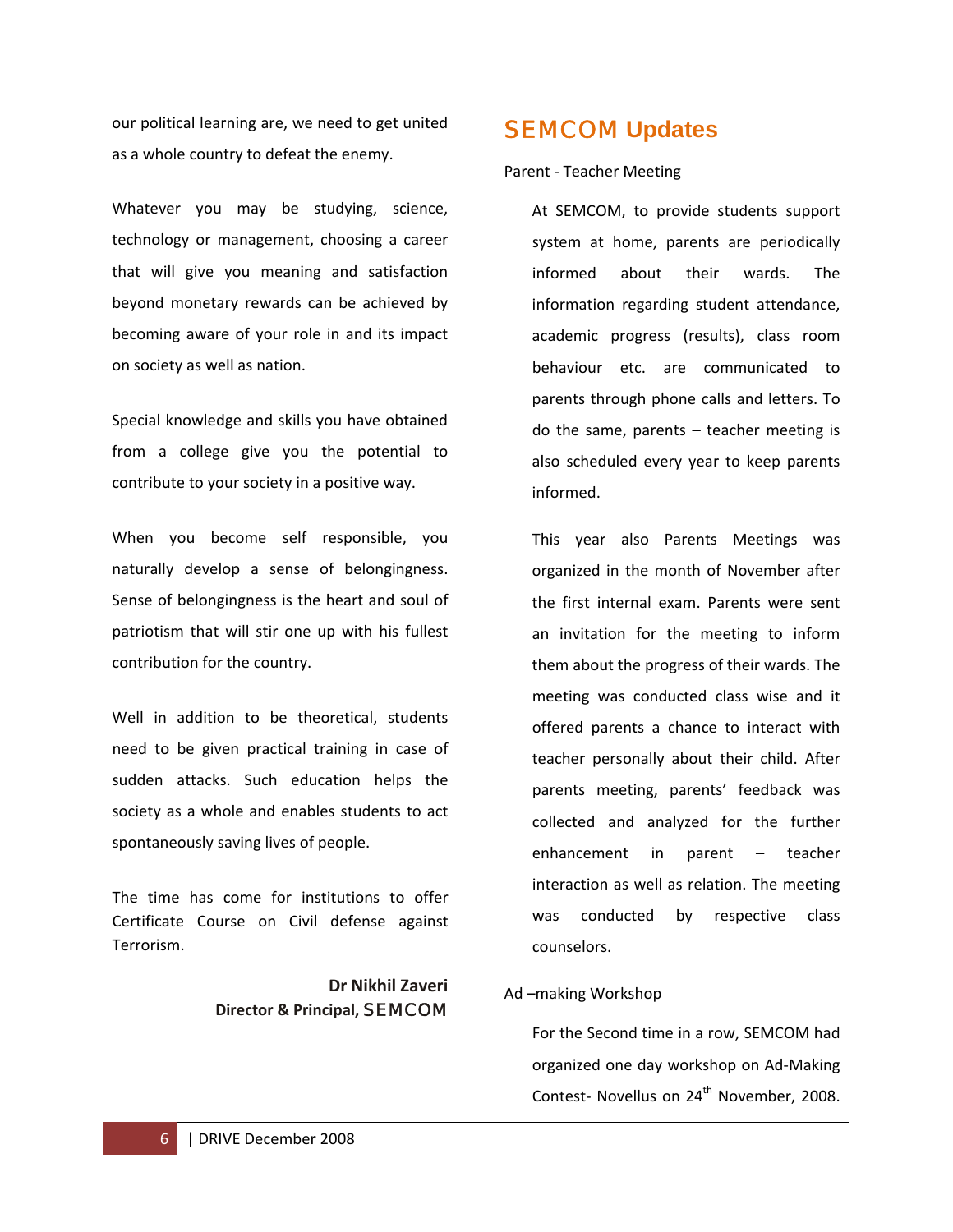The day started with the session by Mr.Madhu Menon, faculty from NID, Ahmedabad who dealt with the aspects of identifying the target audience, preparation of the advertisement budget, dob-sheet maintenance, pre-shoot preparation, handling the audio‐visual methods like camera, editing etc.

The second session was addressed by Mr.Kamal Joshi, faculty and free lancer artist who have directed more than 500 plays and nominated for Ustad Bismillah Khan Award. He discussed on technical aspect of shooting and on the floor difficulties, camera handling and film making.

There were 170 students who have attended the workshop from the various streams.

The entire workshop enlightened students with deep insight towards the creative world of advertising and was coordinated by Ms.Preethi Menon, Ms.Joe Marry, Dr Ajay Vyas and Ms. Rina Dave.

# **Editorial Team, DRIVE**

# **Research Article:**

# *E-JOURNALS and Customer Satisfaction*

# **1. Introduction**

The recent developments in information technology have changed the world scenario. Each and every aspect of human society has been affected by IT revolution and has opened new opportunities and challenges for all. Now– a‐days, the publishing industry is switching over from print media to electronic media. All most all the sources of information, especially the reference sources are now available on electronic media like online, CD ROM and Internet. Because of these advancements, media reaches the people in short time, at a less cost and occupies less space. The  $21<sup>st</sup>$ century is witnessing revolutionary impact on the publishing and information delivery systems due to the emergence of Internet, particularly the WWW as a new medium of information storage and delivery. A significant change in the global information process has been noticed in the publication of journals and other important [i](#page-15-0)nformation resources in electronic form.<sup>1</sup> The electronic delivery of journals has resulted in elimination of paper, minimization of storage and transportation costs and the ease in handling complex data, tables, moving pictures, sound images and video clips. Further, unlike sequential design of printed papers, web technology makes it possible for the publishers to design things never possible in print such as interactive hyperlinks to related sources, links to full range of multimedia. Although, increasing number of e‐journals are beginning to appear on the web, their appearance has primarily been driven by the technology and its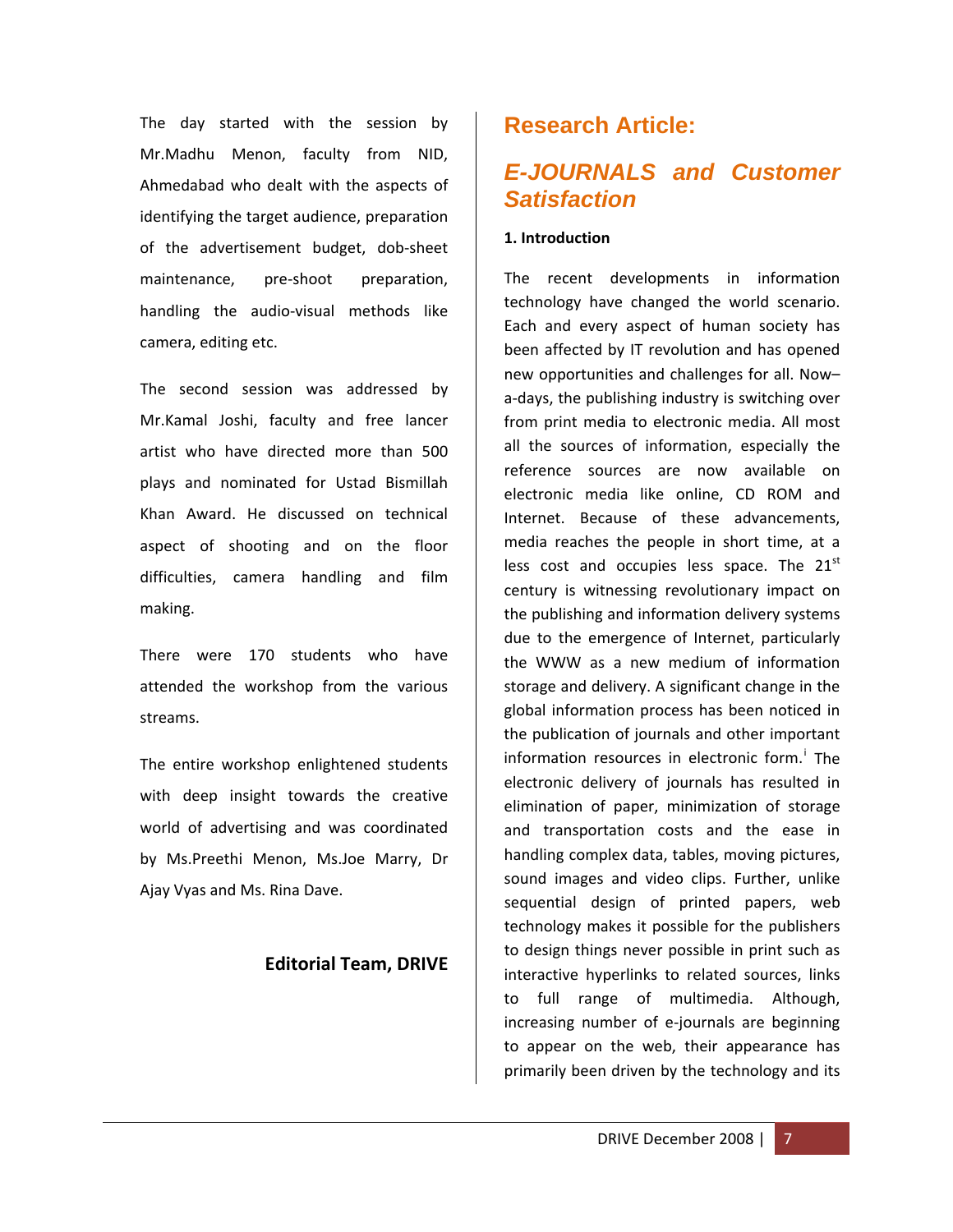availability to the publishers rather than its demand by the user.<sup>[ii](#page-15-1)</sup>

**It's not about E‐Commerce; it's about R‐ Commerce:** Now its time to focus on the 'Relationships' of Business and not only the 'Electronics' of it. We live in an E‐crazed world. Everywhere you turn, you hear about E‐ Commerce – '**E**‐this' and '**E**‐that'. It seems that some are thinking that you put an '**E**' in front of a word and you are in the digital age. No matter how sophisticated our technology gets, we still are working with human beings. This is something the wise and successful businessperson knows. Yet, in spite of all the E‐ Commerce, real success comes from **R**‐ Commerce ‐ **Relationship Commerce:** It is the relationship that you have with the customer that matters most. Yes, this is more important than the price. Of course, Price can bring in a transaction, It can work for a short time but it is the long‐term relationships that you establish which will keep customers coming back again and again. If you base your business on price alone, you'll be blown out of the water when the next new business comes along that can undercut you (and they will eventually).

# **4.1 KEY MEASURES FOR CUSTOMER E‐ JOURNAL ACCESS:**[iii](#page-15-1)

1. The number of links to full text should be made available to customers.

The more links to E‐journal content we provide to the customers, the better. All E‐journal titles we own should be linked from the Catalog. Furthermore, to the extent possible, we should provide direct links to full text articles from individual records in our online databases. The library can create and

maintain these links in a variety of ways.

2. Customer success rates in using these links.

For full text links to be valuable, customers must be successful and self‐ sufficient in using them. For various reasons, even when a link is "available" customers often can't use it. The publishers should come out with projects, which will assess customer success rates through usability tests. They should then use this data to identify and begin implementation of solutions for more customer success.

3. Overall Customer Access to E-Journals

By measuring the number of links available and what percentage of time customers are successful in using them, the publishers should find an overall measure of customer access to E‐ journals.

**Objective**: To study user's response on the usage of E‐JOURNAL and to understand the

> advantages and disadvantages between print journals and e‐journals.

# **ANALYSIS AND INTERPRETATION : Table No: 1: Access of e‐journals**

| <b>Options</b> | <b>Percent of</b> |  |
|----------------|-------------------|--|
|                | users             |  |
| Yes            | 77%               |  |
| Νo             | 23%               |  |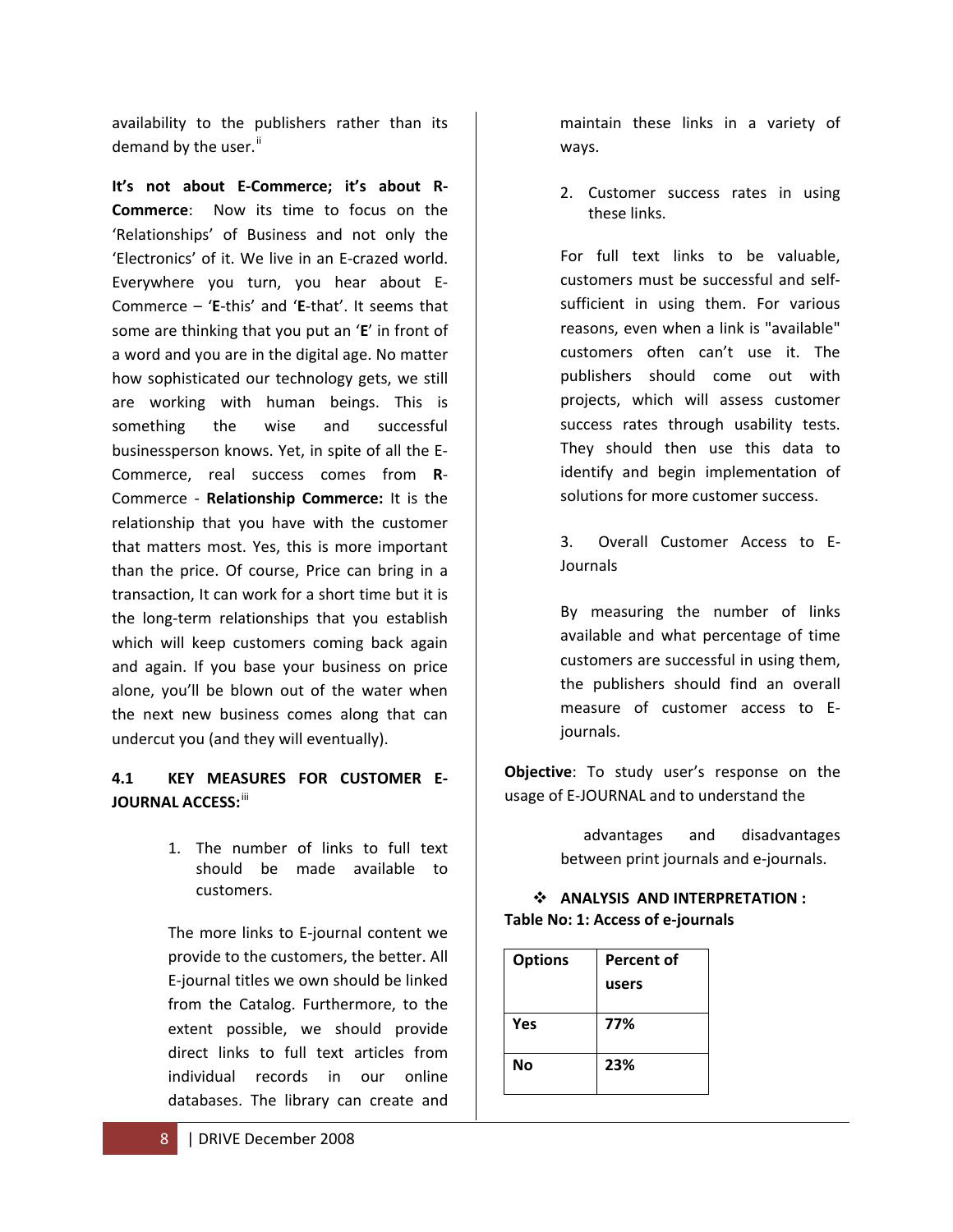# **Chart no: 1**

As seen above out of 100 respondents, 77 % are using e‐journals and rest 23 % is using paper journals. Users use paper journals as they find difficult to access e‐journals in adobe format, they find the screen reading very boring and sometimes it is difficult to move from one article to another.

# **Table 2: How often Respondents access e‐ journals**

| <b>Options</b>      | Percent of |
|---------------------|------------|
|                     | users      |
| <b>Daily</b>        | 6%         |
| <b>Weekly</b>       | 14%        |
| <b>Monthly</b>      | 50%        |
| <b>Occasionally</b> | 30%        |

As seen in the chart above 6% of users use e‐ journals daily, 14 % of users use e‐journals weekly, 50 % of users use e‐journals monthly and 30 % of users use e‐journals when required. Many users are still not aware with the usage and usefulness of e‐journals.

# **Table 3: Form of journals easier to access**

| <b>Options</b>    | Percent of |
|-------------------|------------|
|                   | users      |
|                   |            |
| Paper             | 77%        |
|                   |            |
| <b>Electronic</b> | 23%        |
|                   |            |

77% of users feel that e‐journals are easier to access and 23 % of users feel that they are not easy to access.77% of users feel that e‐journals save time, and allow easy access to all articles.

| Table: 4 Satisfaction level with content and |
|----------------------------------------------|
| quality of the article in e-journals.        |

| <b>Options</b>            | Percent |
|---------------------------|---------|
| <b>Very satisfied</b>     | 38%     |
| <b>Somewhat satisfied</b> | 60%     |
| <b>Neither</b>            | 2%      |
| Somewhat                  | 0%      |
| dissatisfied              |         |
| <b>Very dissatisfied</b>  | 0%      |

As seen in the bar chart 60 % of respondents are somewhat satisfied with content and quality of the e‐journals articles while 38 % are very satisfied and 2% fall in neither catergory.0% is dissatisfied. 38% respondents feel that it is very difficult to move from one article to another and sometimes only partial article is given access and not the whole article.

# **Table 5: Search facility in e‐journal**

| <b>Options</b>          | percent |
|-------------------------|---------|
| Good                    | 75%     |
| <b>Very Good</b>        | 20%     |
| Poor                    | 3%      |
| Neither good nor<br>bad | 2%      |

Regarding the search facility 75% respondents think that it is just good while rest 20% respondents think it is very good,3%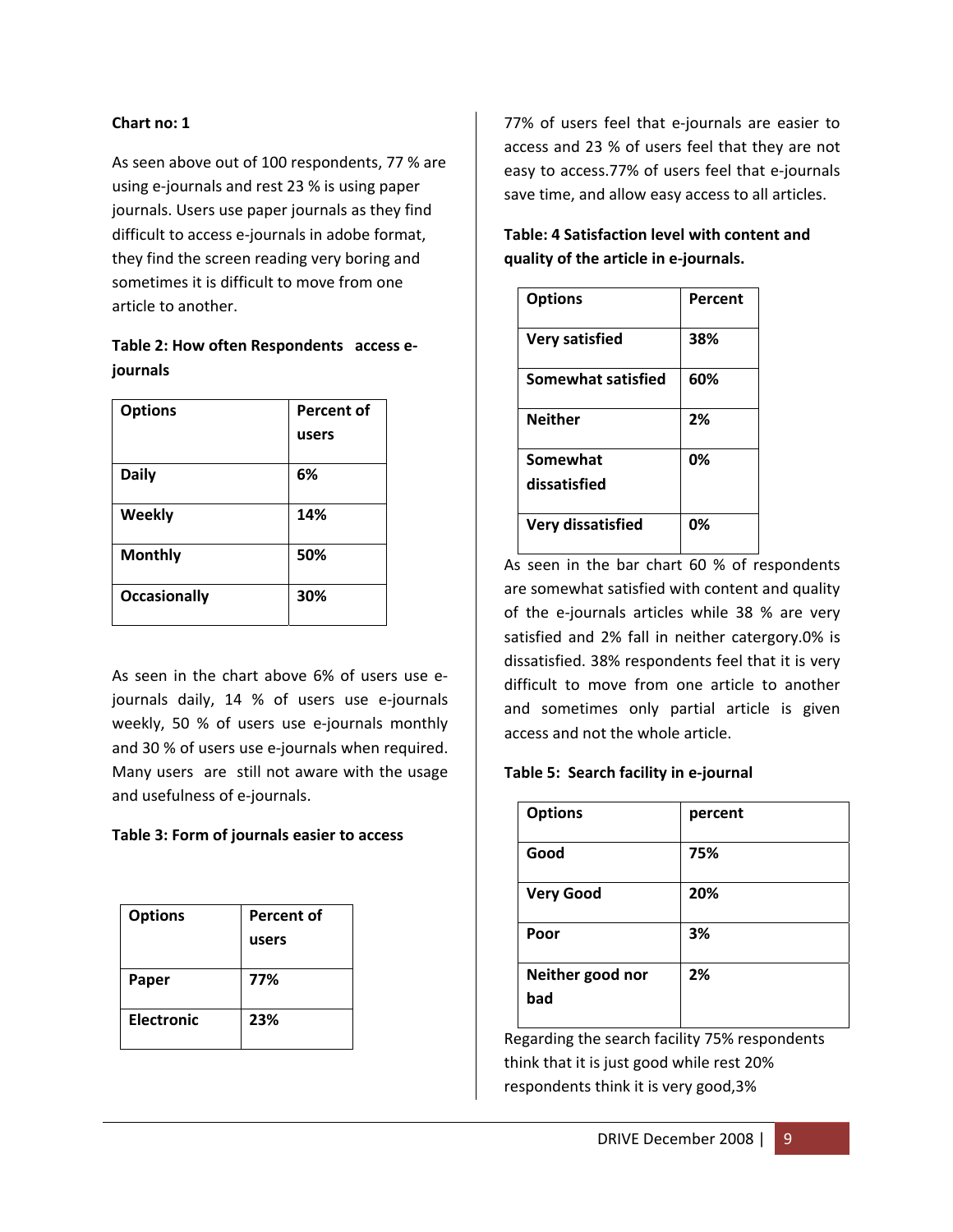respondents think that the search facility is poor and 2% find it neither good or bad. 20 % think that search on a specific topic or area is not so easy in e‐journals.

# **Table: 6 E‐journals shortens time in retrieving articles**

| <b>Options</b> | Percent |
|----------------|---------|
| Yes            | 70%     |
| Νo             | 30%     |

70 % of respondents believe that e‐journals do shortens the time spent in searching and retrieving articles while 30 % do not agree with it.

# **Table: 8 Characteristics of e‐journals:**

| <b>Options</b>                    | percentage |
|-----------------------------------|------------|
| Easy access                       | 80%        |
| <b>Timely release of articles</b> | 100%       |
| <b>Color images and layout</b>    | 50%        |
| Facts, figures, charts, diagrams  | 100%       |

For the characteristics of journal rating of marks out of 10 was done in the questionnaire and then the percentage of marks was calculated 80 % marks were given to easy access, 100 % marks were given to timely release of articles, 50 % to color images and layout and 100% were given to facts, figures and diagrams. Respondents said that e‐journals gave easy access, timely released all articles but 50 % marks were given to visual attractiveness.

**Table 9: Characteristics of paper‐journal:**

| <b>Options</b>                    | percentage |
|-----------------------------------|------------|
| Easy access                       | 60%        |
| <b>Timely release of articles</b> | 50%        |
| <b>Color images and layout</b>    | 70%        |
| Facts, figures, charts, diagrams  | 100%       |

60 % marks were given to easy access, 50 % marks were given to timely release of articles, 70 % to color images and layout and 100% were given to facts, figures and diagrams. For paper‐ journals user responds that some articles are released after quite a bit time and their access is also not quick.

# **Table no: 10**

| <b>Options</b>                    | Е-     | Paper  |
|-----------------------------------|--------|--------|
|                                   | journa | journa |
|                                   | ls     | ls     |
|                                   |        |        |
|                                   | Percen | Percen |
|                                   | t      | t      |
|                                   | marks  | marks  |
|                                   |        |        |
| Easy access                       | 80%    | 60%    |
| <b>Timely release of articles</b> | 100%   | 50%    |
|                                   |        |        |
| <b>Color images and layout</b>    | 50%    | 70%    |
|                                   |        |        |
| Facts, figures, charts, diagr     | 100%   | 100%   |
| ams                               |        |        |
|                                   |        |        |

**Comparison of electronic and printed journals:** 80% marks were given by the respondents for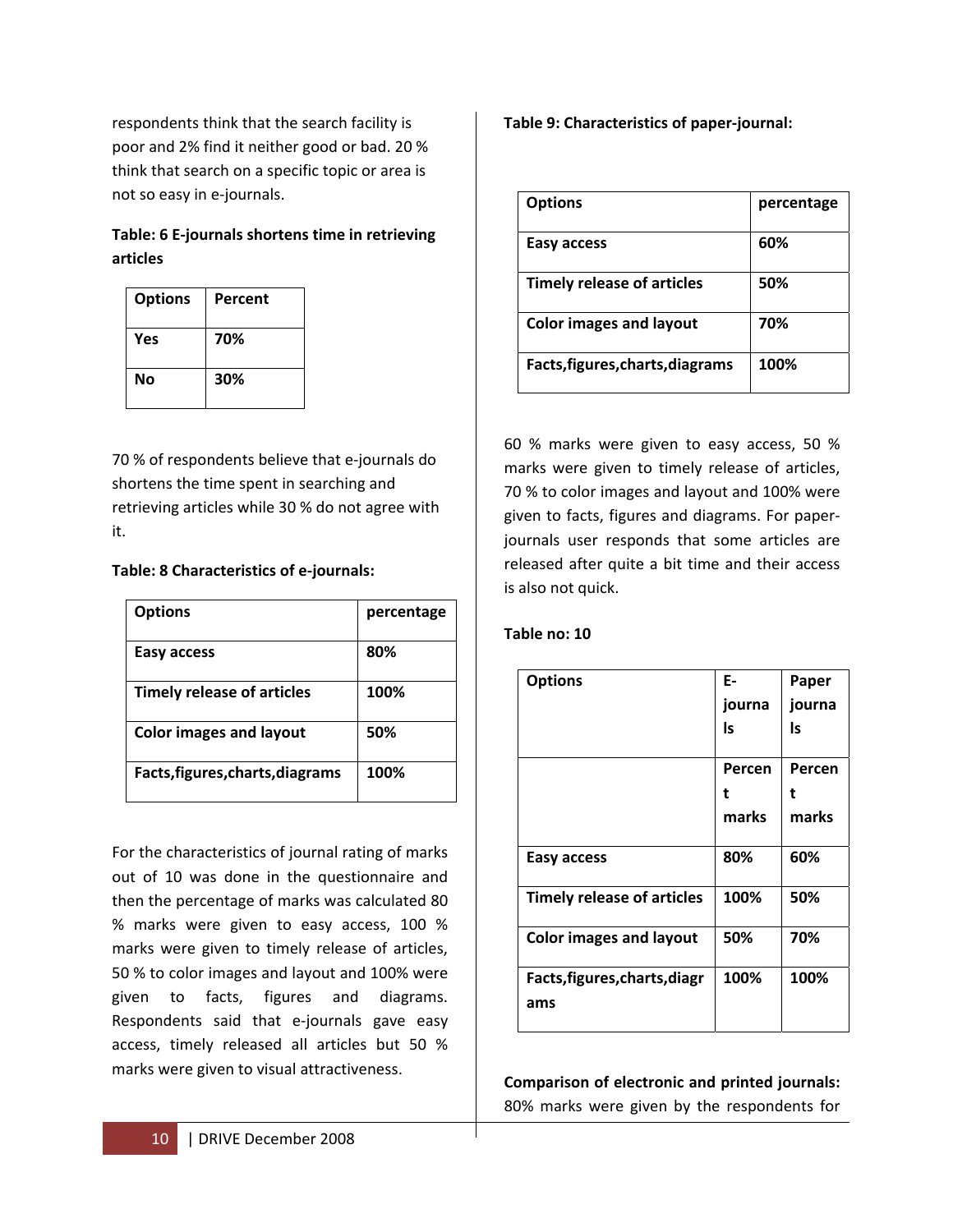easier access to e‐journals as compared to paper journals. They meant by this that all the journals they wanted could be accessed from the same terminal. This removed the need to set aside special times for visiting the library, when they might find that the journals they wanted were already in use. When asked which type of journal they found it easier to use, a somewhat smaller proportion chose the printed journal in preference to the electronic journal. Moreover 80% respondents find that e‐journals save a lot of time and give easy access to current and past issues. The color images and layout need to be improved still in E‐journals. According to the analysis 50 % marks were given by respondents for Visual attractiveness in e‐journals as compared to paper journals.100% marks were given by respondents for the timely release of articles in e‐journals while only 50% marks were given to paper journals.100% marks were given to both e‐journals and paper‐journals for the facts, figures shown in both.

**After conducting the survey among 100 respondents the advantages of the electronic journal according to the comments made by the respondents are:**

- To find specific information (e.g. appropriate articles) is easier than for printed journals. Student commented:
- $\triangleright$  "The electronic version has excellent searching capabilities ‐ that feature is extremely helpful and would save time in research."
- ¾ "Easier to find related articles."
- $\triangleright$  "Can manipulate the electronic version: can view lots of journals without having to go out of your

mind trying to find all the paper versions in the library."

 $\triangleright$  "The advantage of the electronic version is that it is readily available at any time as compared to the paper version, which may be in use by another person when you want to read it."

> **The disadvantages of the electronic journal according to the comments made by the respondents are:**

- Electronic journals are not always easily usable by novices. Student commented:
- ¾ "There are no instructions or guidelines immediately accessible to help you find out how to use the electronic journal, and to move around the system. To be honest, it's not very user‐friendly. Mostly the files are in adobe format which is really difficult to use"
- Some operations take more time.
- $\triangleright$  "It is easier to turn the page of paper journal."
- $\triangleright$  "At the moment it is too slow to connect, and disconnection occurs too easily."
- $\triangleright$  "Takes too long to move from one journal to another."
- Reading from the screen is less pleasant. Student comments included
- "To read a screen is tiring."
- ¾ "The graphics were very boring."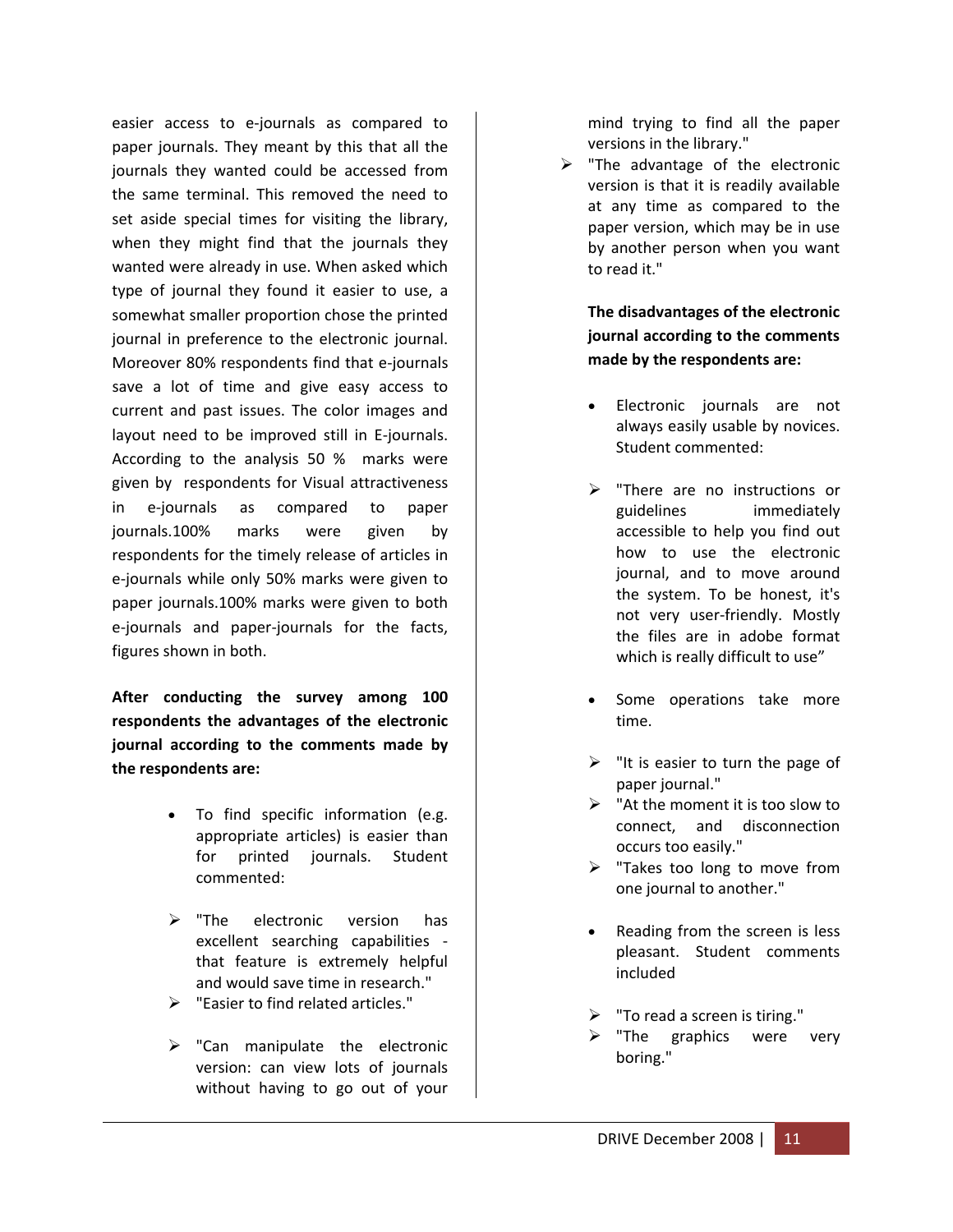The predominant view was that electronic journals were already useful for reading from a site with no nearby library, or for quick scanning and searching. However, they still need appreciable improvement if they are to compete with paper journals more generally. As one student commented: "Need more user trials before implementation". Moreover some respondents commented that the e‐journals should be free for the faculties of all institutions or the subscription rates should be nominal. Some respondents commented that access to archives should be made faster while some commented that the search on a specific area or topic is very difficult in e‐journals.

# 5. CONCLUSIONS:

E‐publishing has revolutionized the format of recorded knowledge in the same way as the invention of the printing press did. Electronic information sources are attracting reader's attention in today's networked environment. In this environment these e‐journals open up many exciting opportunities and potential for libraries. Thus, we can say that libraries in no part of the world can afford to ignore e‐ journals. Thus, due to large scale use of Internet facility, the e-journals are fast becoming popular. The electronic journal facility is still in its infancy stage and "it has miles to go." The present century will be dominated by e‐journal as far Information Service is concerned.

 $1$  Chakraborty H K, Chakraborty Banani, E-JOURNAL*: COMING OF AGE*

1

[http://dspace.inflibnet.ac.in/bitstream/1944/49](http://dspace.inflibnet.ac.in/bitstream/1944/49/1/pdf_47.pdf) [/1/pdf\\_47.pdf](http://dspace.inflibnet.ac.in/bitstream/1944/49/1/pdf_47.pdf).  $<sup>1</sup>$  Ibid.</sup>

> **Ms Reshma Pathak** Technical Assistant, SEMCOM

# **SPIRITUALITY, THE NEED OF THE HOUR**

The profundity of the soul is that a true and a complete definition of spirituality require a holistic approach and a profound and insight understanding of the realm of the spirit which is highly impenetrable and incomprehensible. What is meant by the term 'spirituality'? The very word is inclusive of its meaning – everything that pertains to the domain of the spirit where the spirit reigns supreme.

Man is constantly on the move in order to satiate his hunger for progress, developments, comforts and pleasures, sadly, to the complete negation of the soul which is always in quest for a higher spiritual fulfillment. The needs of the soul cannot be satiated with the material things and worldly pleasures. The insensitivity of man towards the needs of the spirit is unforgivable. Man keeps the requirements of the soul at bay thereby losing his inner peace and bliss. When the needs of the soul are catered to, man will know to treasure the value and worth of things that really matter.

There is always a conflict between the soul and the material world. These two regimes are highly incompatible and are two different entities. The inherent component, the soul, is intangible and insuperable and it transcends the grasping power of the mortals. The immortality of the soul is confounding and astounding. It mocks and spurns the craze of man in pursuit of things that are transient in nature because the pursuit of worldly pleasures in decadent to the growth of the spirit. The indispensable soul must be nurtured well in the realms of spirituality as its potential is tremendous.

Man has an inherent force that pushes him forward and provides him with sustenance that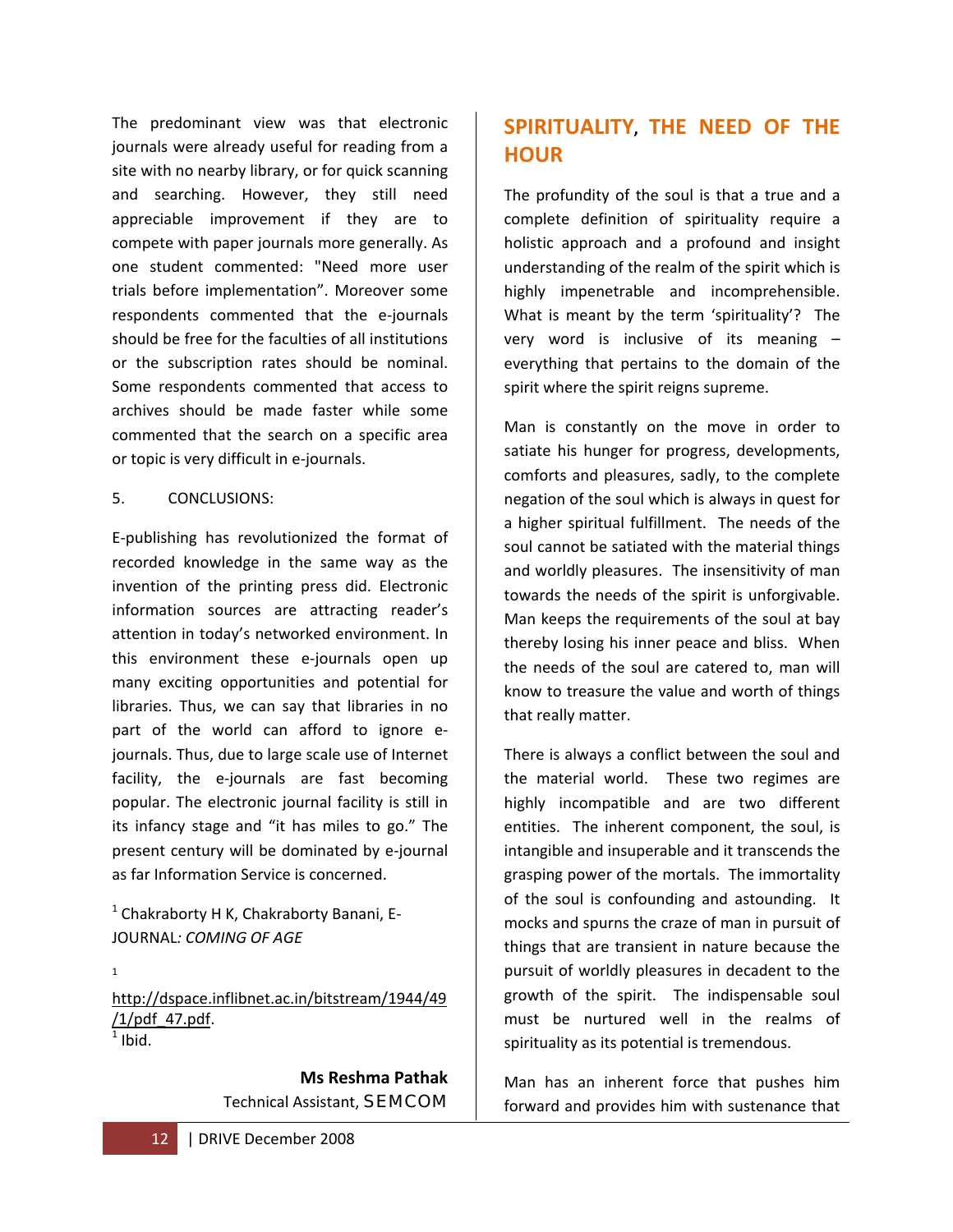enables him to scale great heights and accomplish great things. This compelling force is generated by the soul and man is blissfully unaware of this truth and in his desire to amass great wealth he stifles his soul leading to spiritual darkness and ultimately spiritual death. The soul in painfully choked to death.

Soul in always in earnest to be connected with something immeasurable, indestructible and invincible which is the essence of the Being. It has its life and vivacity in the presence of the Being and yearns to be consummated in an indescribable relationship with the Being. This unique relationship is beyond time and the material world. The soul is noteworthy for its tranquil bliss and sacredness.

One of the purposes of man's life is to ceaselessly strive for continued spiritual growth. In the absence of this essential growth, every achievement and accomplishment of man is made null and meaningless. To emerge from this mire there must be a radical inner transformation and to make this possible the transformative power of the soul must be restored. The soul invariable strives for fullness of life and perfect wholeness.

Spiritual death is fatal. To rescue man from further degradation and eternal abyss, it is necessary to liberate and save the soul of man. The liberation and salvation of the soul are called spirituality. Spirituality is opposed to sensual and it is the relative deprecation of rules, rituals and tradition, but an intimate relationship with God. Spirituality is generally linked to one's deepest inwardness and innermost being and also involves awareness, sensibility and transcendence. Spirituality is the life that touches the spirit in the midst of all struggles of living and seeking fullness of life even in adverse circumstances. Spirituality is

connected to an inner awakening, a discovery and transforming of one's understanding and insight.

Spirituality and religion are used interchangeably, but are entirely different concepts. Spirituality is man's search for meaning in life and religion is an organized entity with rituals and practices about a higher Power or God. Spirituality drives man towards all round development – physical, mental, spiritual, emotional, intuitional and social. It is sacred and at the same time secular.

> **H Mary** Lecturer, SEMCOM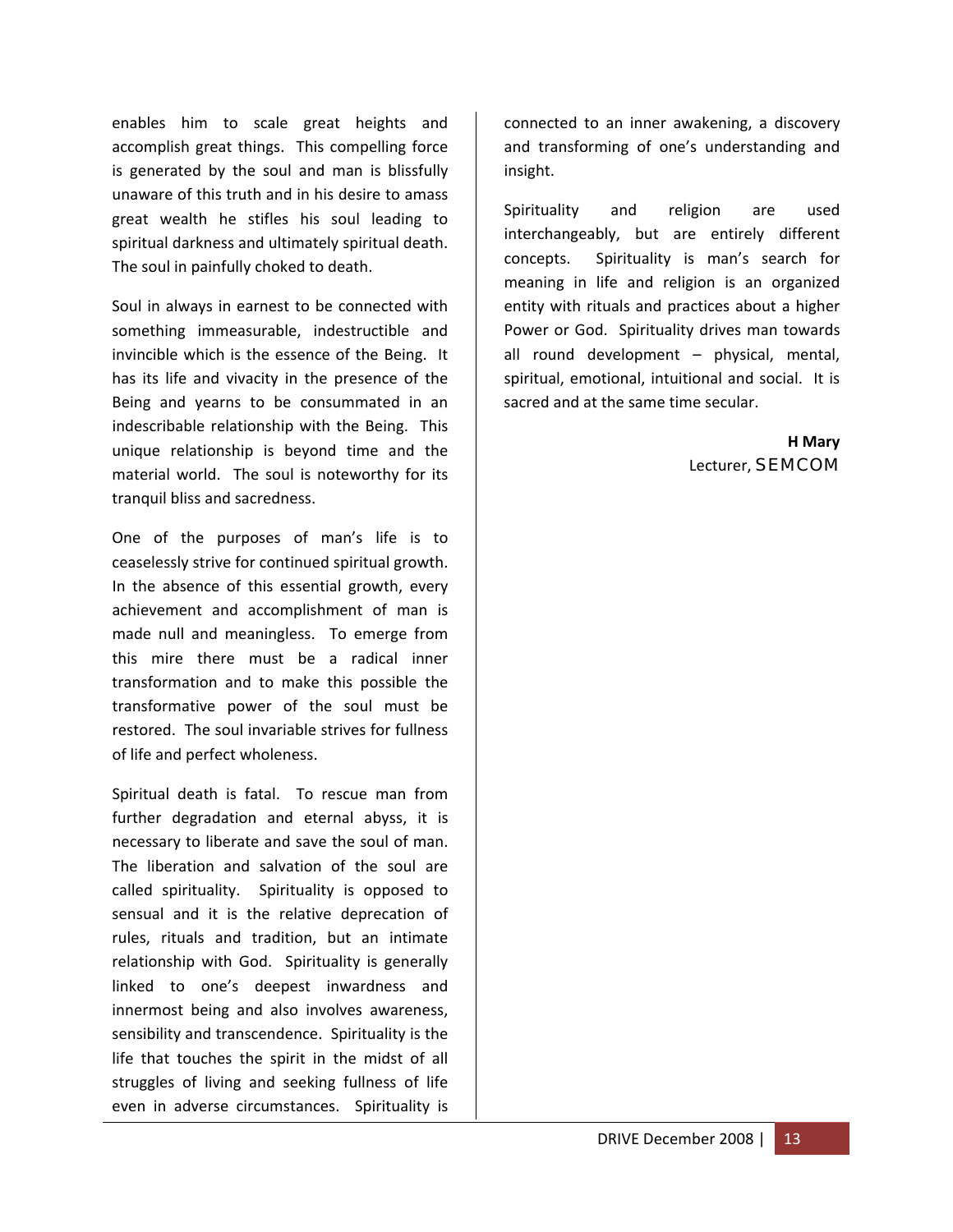# **My Voice:**

# **Think You are the Manager**

Management is a term, which we identify with business. Then it is applicable in each field of life. Therefore, the question comes to mind what a manager does and what qualities are required to be a good manager.

Any management student will say that the manager does the function of Planning, organizing, directing and controlling for achieving organizational goals. The qualities required to be a good manager are leadership, communication, motivation, perseverance and so on. However, then things are easily said then done.

Theory and Practice are different. To be a good manager you must be able to deal with uncertainties, and problems, which accompany them. A good manager cannot get panicky, struck with grief, and depressed. Manager being a boss needs to know that subordinates are looking up to him. So despite problems manager needs to appear cool, calm, composed, smiling and confident. Therefore, here is a little list of what are the qualities of a good manager.

- (1) **Patience:** In our day‐to‐day life, we face different problems. Think about the manager whose job is to ensure productive and profitable organization. Somebody has rightly said organization is people and where ever people are, there are bound to be few problems. A good manager will not get terrified and depressed by problem but with calm and balanced mind will take the action to solve the problem. For him or her problems synonym will be challenge.
- (2) **Futuristic:** A good manager will always have the vision and plan about where

he or she wants to see his or her organization in future. A good manager will also be able to properly execute his plan to achieve his or her dream of future organization.

- (3) **Communication:** Managers needs to be good orators. They should be able to inspire people working below them to work with zeal and achieve organizational and their individual goals.
- (4) **Entrepreneurial skills:** In today's competitive environment, there is a saying "Innovate or Die". Manager cannot afford to work with employee mentality. He or she needs to work with the attitude of owner of business and be creative. No doubt, manager may have to work in organizational constraints but even then, entrepreneurial skills are must.
- (5) **Good listener:** It is said that problem well defined is half solved. A manager needs good listening skills to understand his or her followers and their difficulties.
- **(6) Motivator:** Two‐wheelers, automobiles run on fuel where as employees run on fuel of motivation. Manager must be able to get best out of his or her team. Motivation can be either monetary like pay raise or non‐monetary like word of appreciation, recognition, smile etc. Manager needs empathy to understand the subordinates.
- (7) **Leadership:** This is the most important quality, which a manager should possess. A manager needs to create environment where team members are self‐motivated to work for organizational success. Such an organizational environment has to be created where employees would like to stay and work in the organization rather then go home. This would require strong emotional bonding, trust, and mutual respect among team members.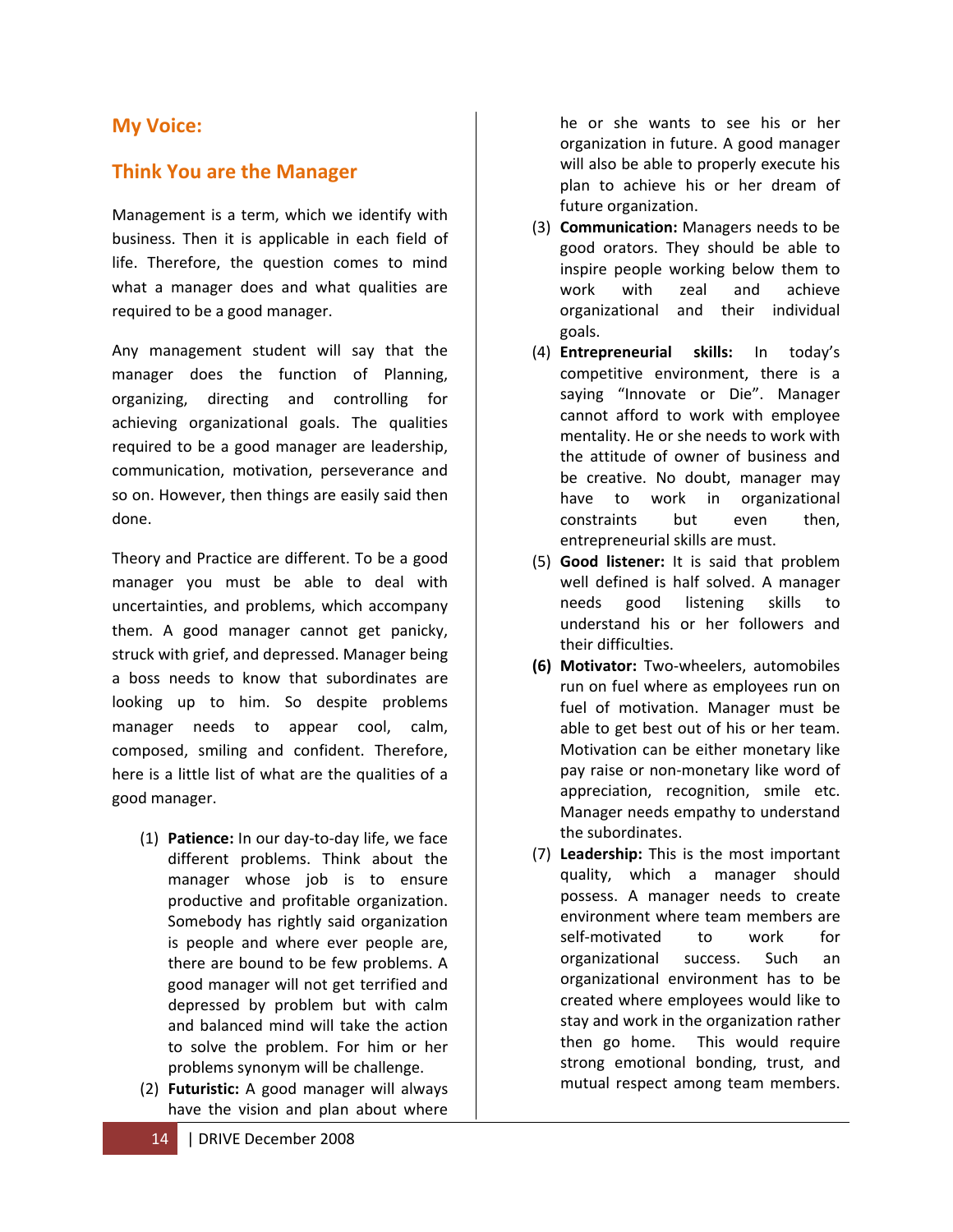A manager has to take initiative to achieve this.

(8) **Tactful:** Manager must have good understanding of people. It will help him or her in getting work from employees.

Managers make things happen in the Organization. They are the life‐giving element of any Organization. The success of the Organization depends upon their skills and abilities. Therefore, it is understood that the managers need to possess qualities over and above an average individual. Few qualities of managers are mentioned and many more can be added.

# **Sunil V Chaudhary** Lecturer, SEMCOM

# **SWARNIM GUJARAT**

### Dayro

Gujarat possesses Natural Beauty in great Bounty. The State's Beauty lies in its exuberating vibrant Culture. The call of the culture from the folk of Gujarat is that of hospitality, nobility, benevolence, honesty, integrity, generosity and above all character and grandeur combined to produce beauty of culture. It speaks of confluence of all the religions and unity in diversities.

"Dayro" ‐ relates to the world of folk Geet Sangeet from Saurastra & Gujarat. It speaks the language of Love, Beauty and Tenderness.

Rajkot's own native music genre, Dayro, is used to convey folk stories and sayings. Sometimes there is a blend of reality and imagination is an honour. Such soulful music unmistakably has an overwhelming effect.

SEMCOM being innovative, this time presented a different glimpse of the Rich Culture and spirit of Swarnim Gujarat by organizing " Dayro on 20<sup>th</sup> November with Shree Sairam Dave.

Shree Sairam Dave is a Charismatic Personality in this field with an experience over many past years. Born in Jamnagar, he has acquired Artisitic approach to his career and aims to "Make People Laugh with his Art". His Latest releases are "Jaav Jalsa", "Prem etle Jalsa", "Sairam na hasta Akshar".He has recently been awarded with Gujarat Gaurav Puraskar.It is an honour in itself to attend his any "Artistic Sessions of Dayro".

Folk music, the most important wing of "Swarnim Gujarat ", is revolutionary in itself. "Dayro" adds an element of profound